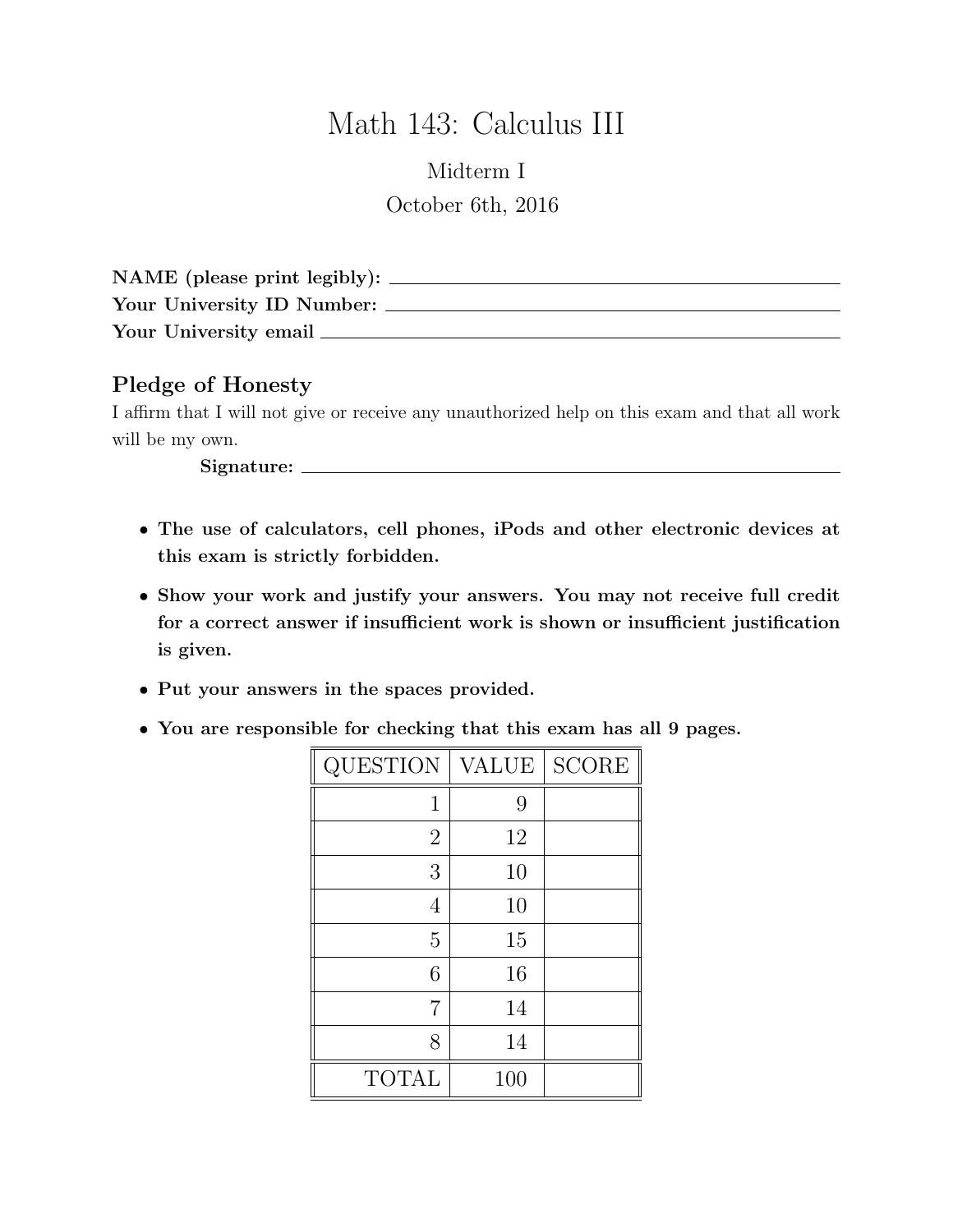1. (9 points) Determine whether the following sequences converge. If they converge find their limit. Justify and show all your work.

(a)

$$
a_n = \cos(n)
$$

(b) 
$$
a_n = \sin\left(\frac{1}{n}\right)
$$

(c)

$$
a_n = \ln(2n + 3) - \ln(3n + 2)
$$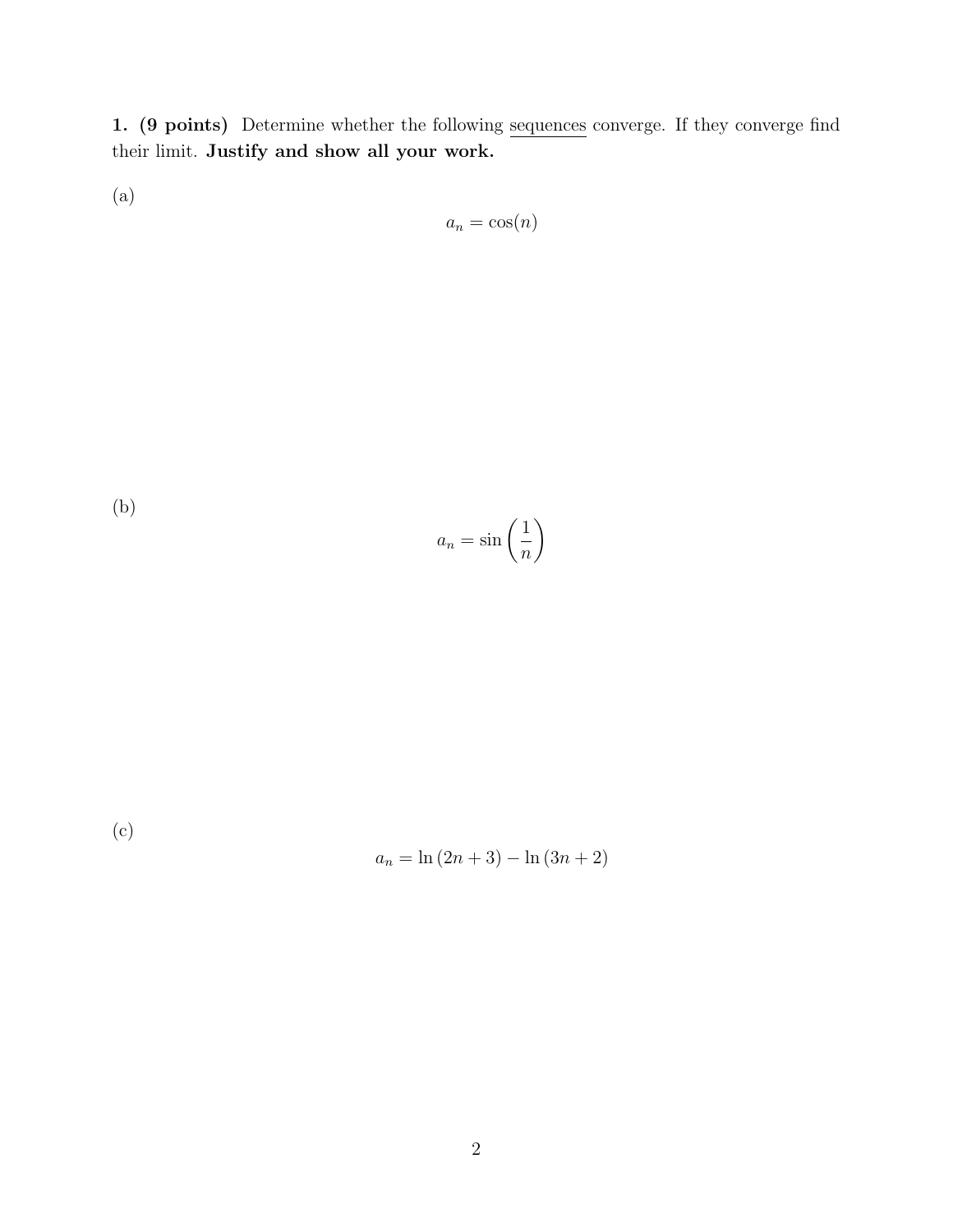2. (12 points) Determine whether the following sequences converge. If they converge find their limit. Justify and show all your work.

(a)

$$
a_n = \frac{\sin(n)}{n^2}
$$

(b)  $a_n =$  $ln(n)$ n

(c) 
$$
a_n = \frac{e^n}{n^2 + 1}
$$

$$
n^2 +
$$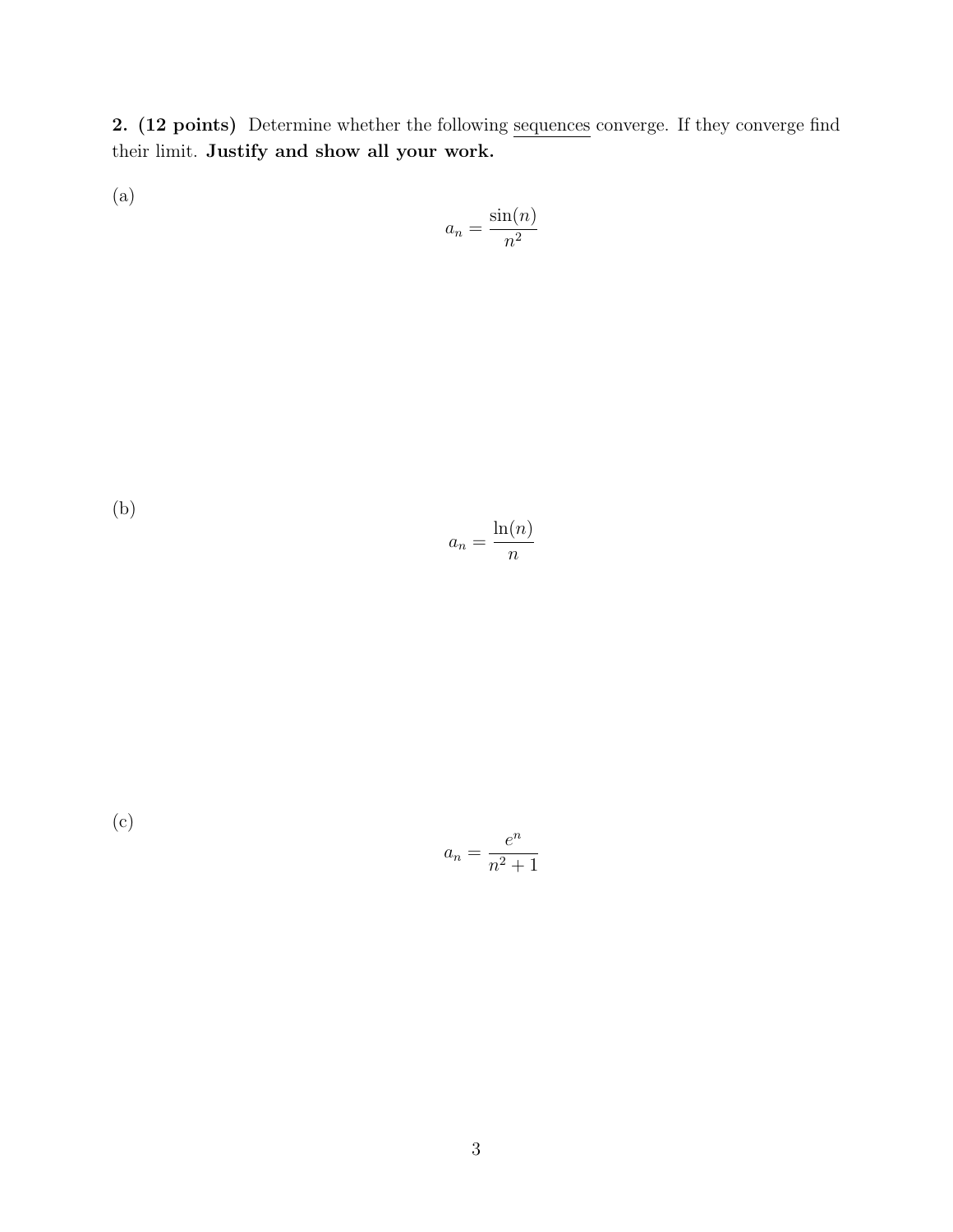3. (10 points) Determine whether the following series converge or diverge and justify your answer. If they converge find their sum. Justify and show all your work.

(a)

$$
\sum_{n=0}^{\infty} \left(\frac{-9}{5}\right)^n
$$

 $\sum^{\infty}$  $n=0$  $3^n + 4^n$  $5^n$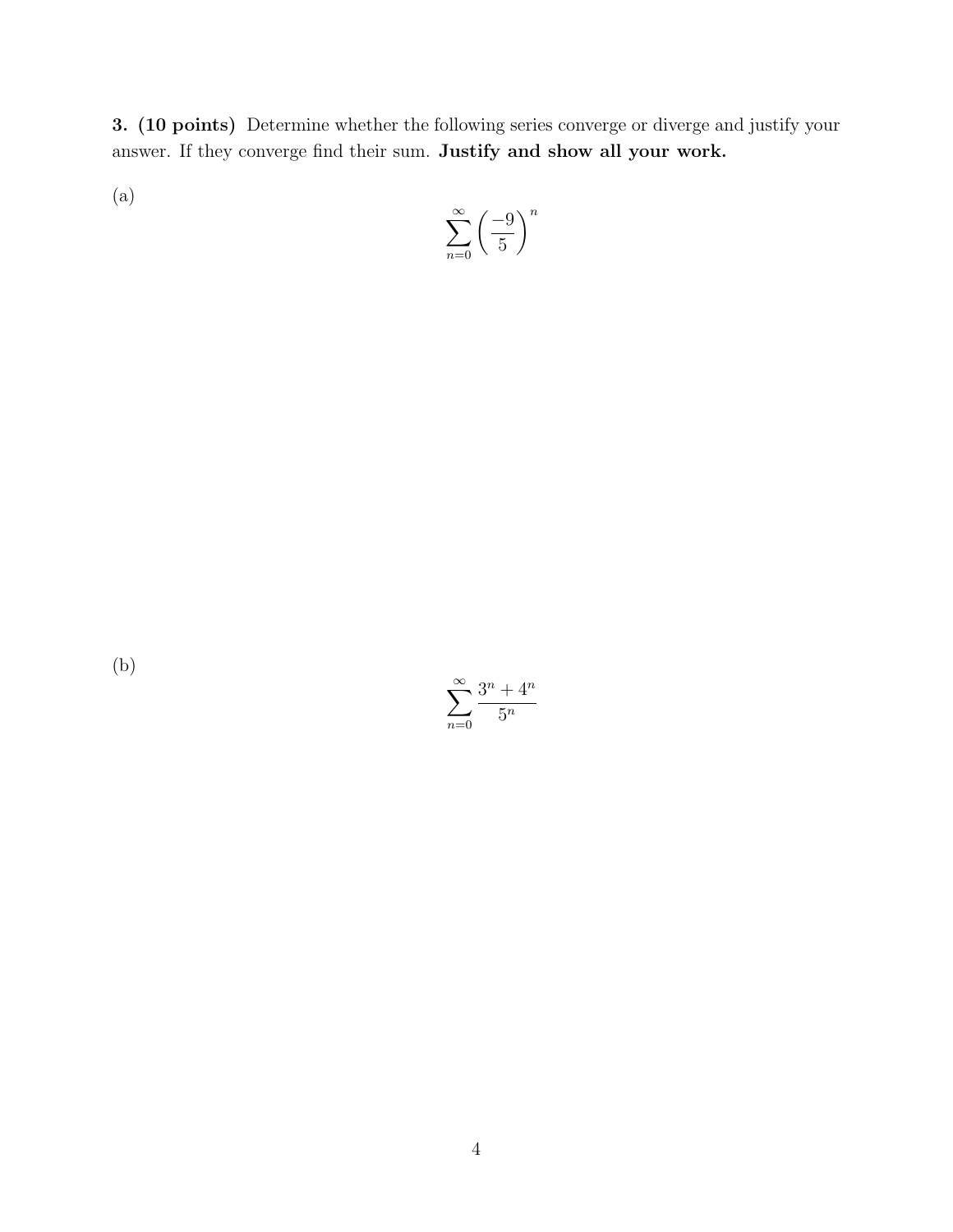4. (10 points) Determine whether the following series converge or diverge and justify your answer. If they converge find their sum. Justify and show all your work.

(a)

$$
\sum_{n=1}^{\infty} \frac{1}{n(n+1)}
$$

 $\sum^{\infty}$  $n=1$  $e^{-n} - e^{-(n+1)}$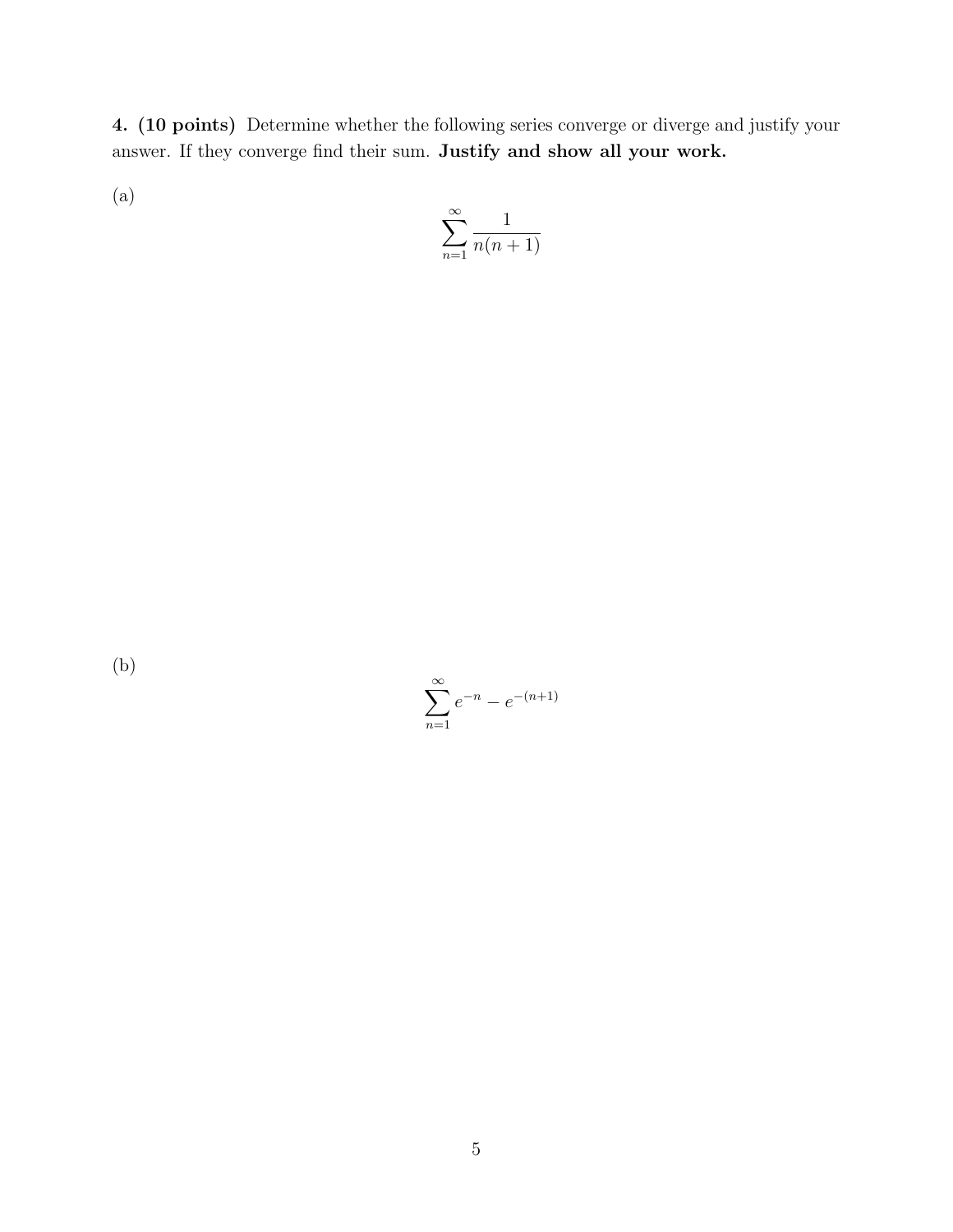5. (15 points) Use the integral test to determine whether the following series converges or diverges. To get full credit you must use the integral test.

(a)

$$
\sum_{n=1}^{\infty} \frac{1}{n}
$$

$$
\sum_{n=1}^{\infty} 3n^2 e^{-n^3}
$$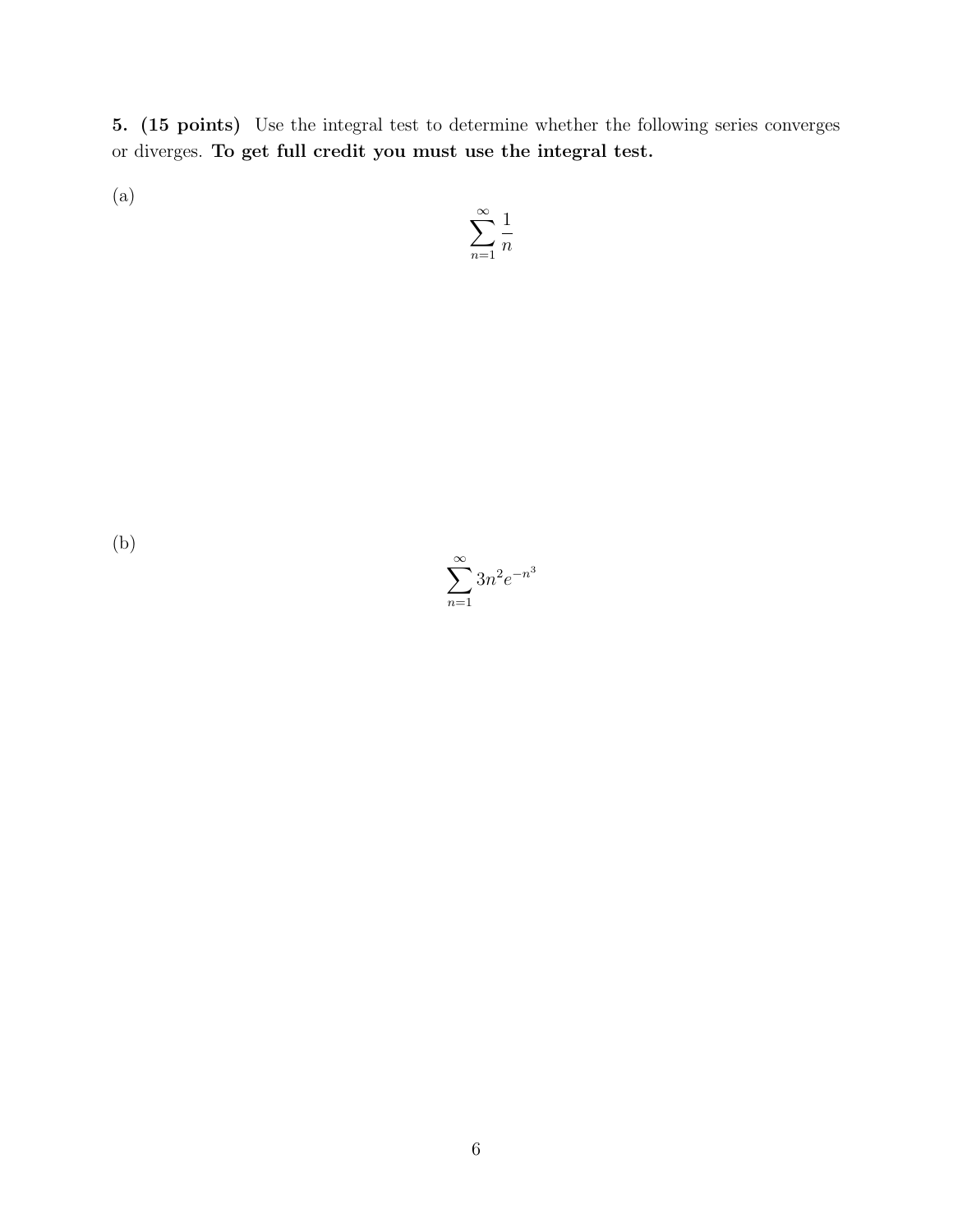6. (16 points) Use the comparison test or the limit comparison test to determine whether the following series converge or diverge. To get full credit you must use the comparison test or the limit comparison test.

(a)

$$
\sum_{n=1}^\infty \frac{5^n-n}{6^n+9}
$$

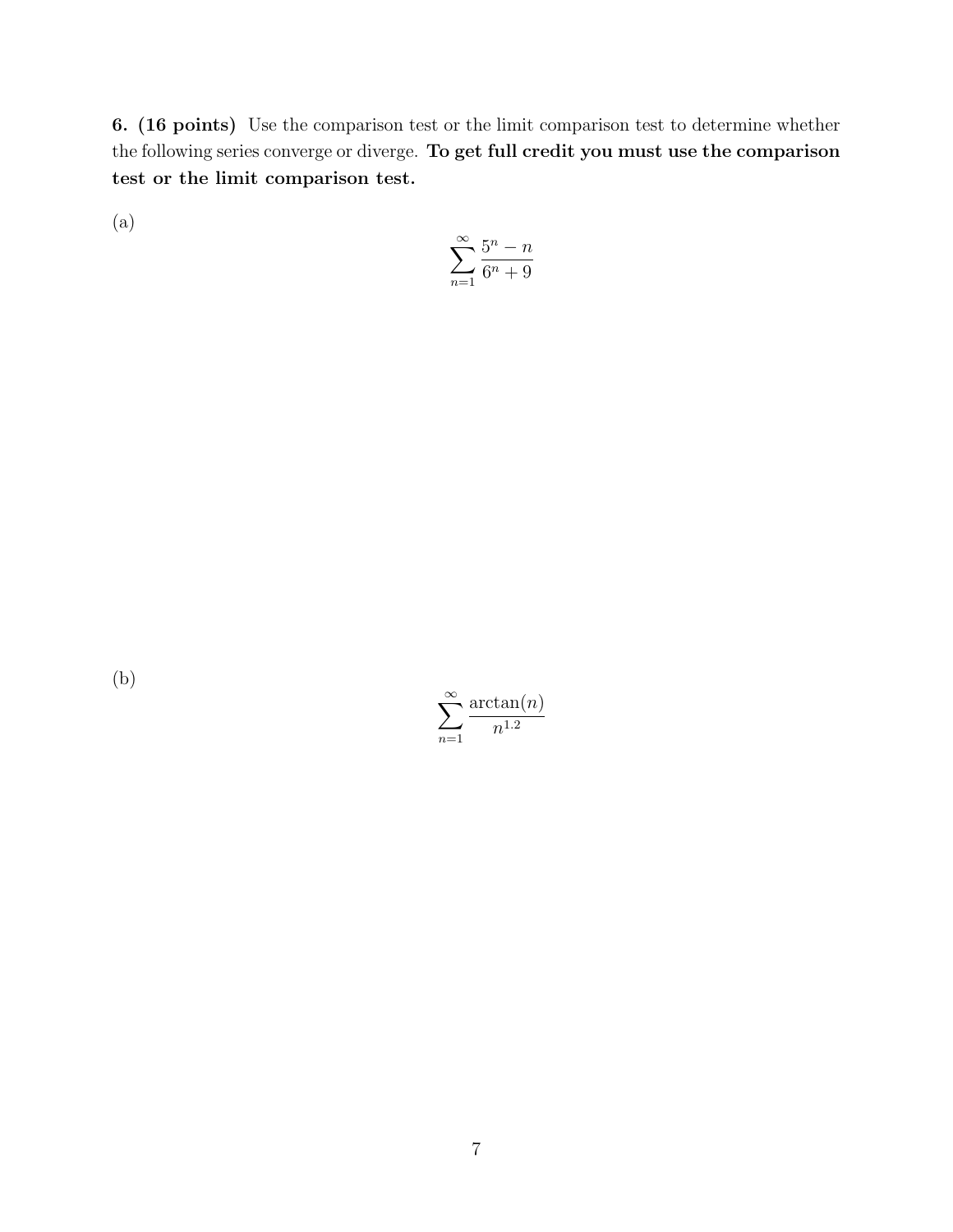7. (14 points) Determine whether the following series converge or diverge. Justify and show all your work.

(a)

$$
\sum_{n=1}^{\infty} \frac{n}{2n+5}
$$

 $\sum^{\infty}$  $n=2$ √  $\overline{n}$  $\overline{n}$  −  $\frac{v}{\sqrt{2}}$  $\overline{n}$